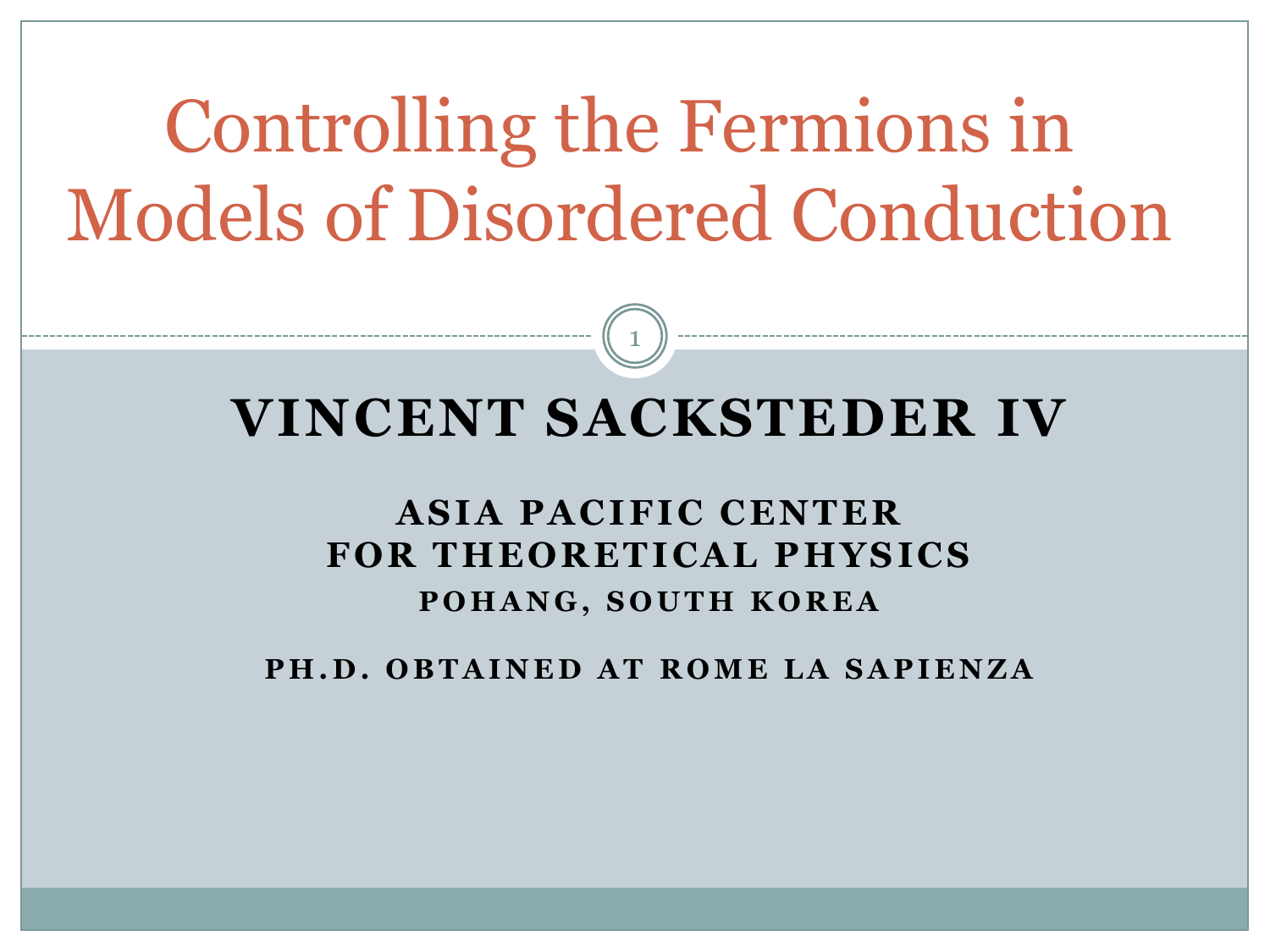### Format of This Talk

2

- Conduction in Disordered Materials:
	- Physical Problem, Mathematical Model
- Green's Functions, Path Integral Formulation
- Physical Degrees of Freedom, Fermions
- New Choice of Variables, Summary of Advantages
	- $\times$  More precise mathematical treatment, with full perturbative control.
	- $\times$  More powerful algorithms for numerical simulations.
	- $\times$  A better, non-perturbative, picture of the strong disorder regime.

### Questions, *PLEASE!*

*15 Slides*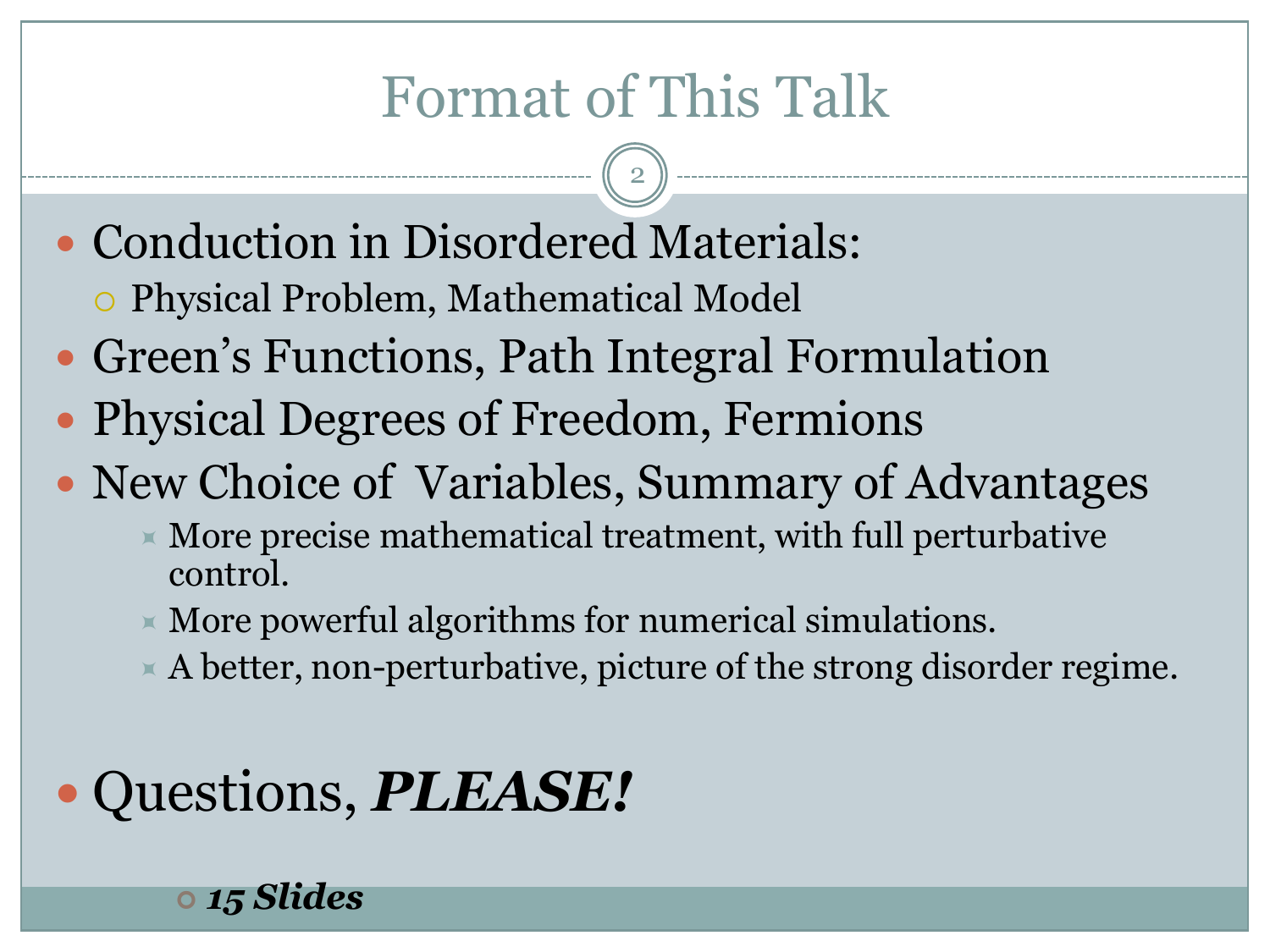#### What is a Disordered Material?

- If you examine it closely (at small scales) you find a complicated structure.
- Looks random, complicated, complex, lots of detail.
- Not a repeating structure; not a crystal.

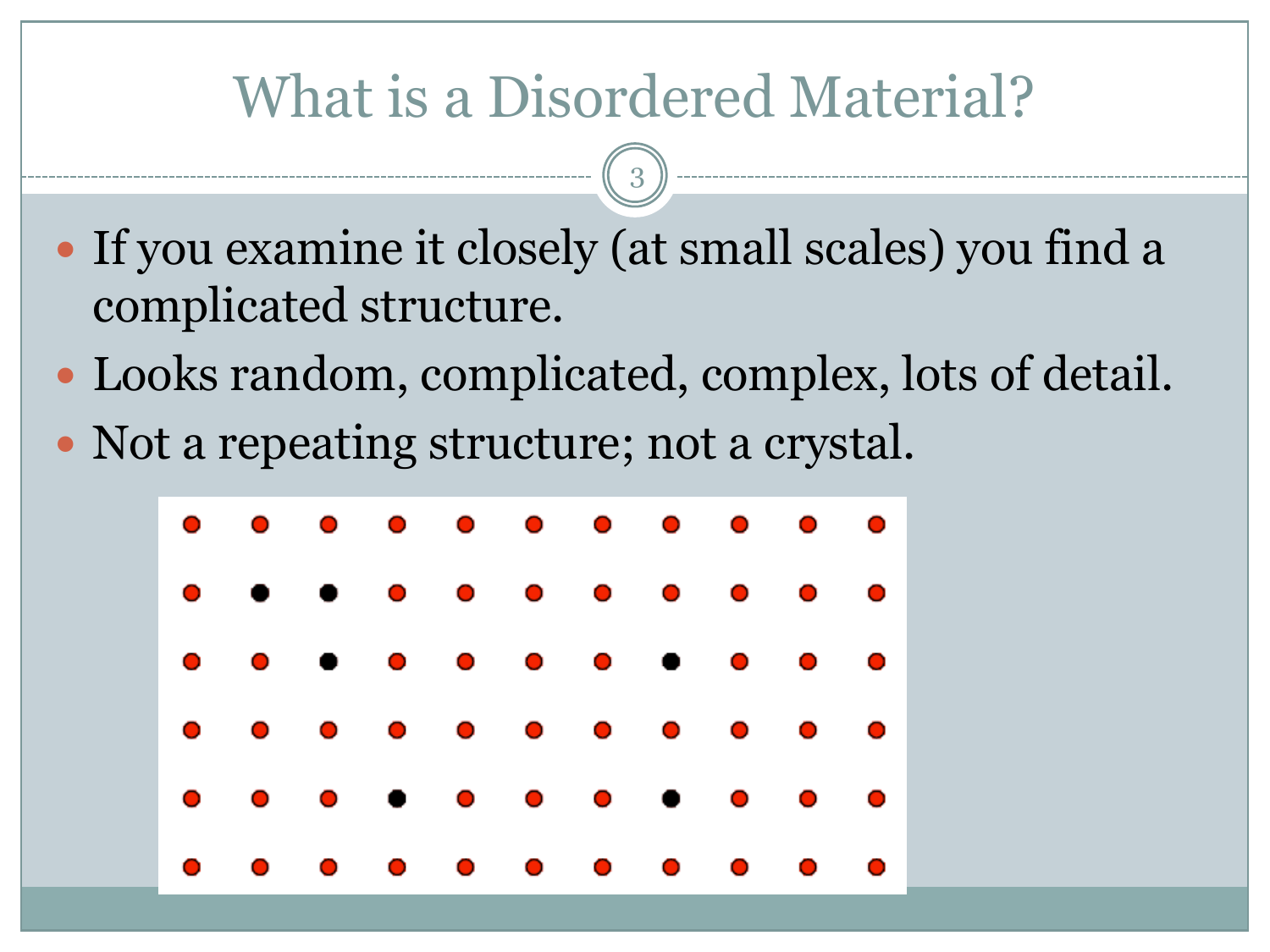### Green's Functions

4 Advanced and Retarded Green's Functions:

 $G_A(E) = (E - \imath \nu - H)^{-1}, \; G_R = (E + \imath \nu - H)^{-1}$ 

- Averaged single Green's function  $\langle G_{A,R}(E) \rangle_V$  gives  $\rho(E)$ , density of states, random scattering. Not sensitive to the Anderson localization transition.
- Average of two Green's functions  $\langle G_A(E)G_R(E+\omega)\rangle_V$  gives the conductance via Landauer's formula. It is sensitive to Anderson localization: in the localized phase it dies off exponentially with distance.
- No electronic interactions; simply the Schrodinger equation with a random Hamiltonian; study the Green's functions.  $H\psi = E\psi$
- The KEY here is **quenched** randomness– have to average.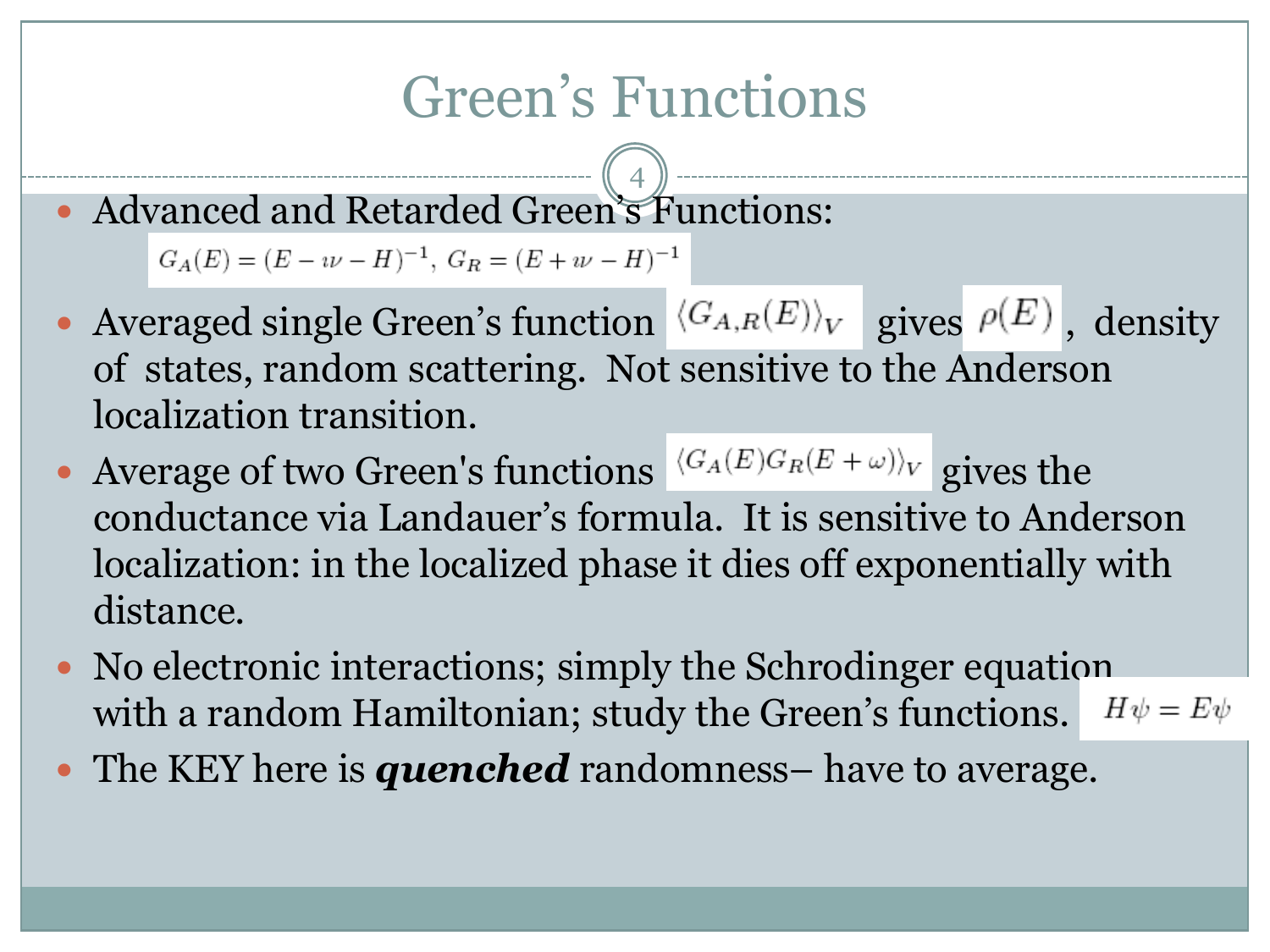#### Path Integral/Statistical Mechanics Approach

5

- Calculating a single Green's Function:
	- $\circ$  First calculate a single partition function:  $Z(E, J^f, J^b) = \langle \frac{\det(E H J^f)}{\det(E H J^b)} \rangle$
	- J is an infinitesimal source. The first derivative produces the averaged Green's Function:  $G(E, x_1, x_2) = \frac{dZ}{dJ^b(x_1, x_2)}|_{J=0}$

 $\circ$  Rewrite Z as a path integral:

$$
Z(E,J^f,J^b) \propto \langle \int d\psi dS \ e^{\mathcal{L}} \ \rangle_V
$$

$$
\mathcal{L}=\imath\psi(E-H-J^f)\overline{\psi}+\imath S(E-H-J^b)S^*
$$

Averaging over the random potential produces interactions:

$$
\psi^4,~~S^4,~~\psi^2 S^2
$$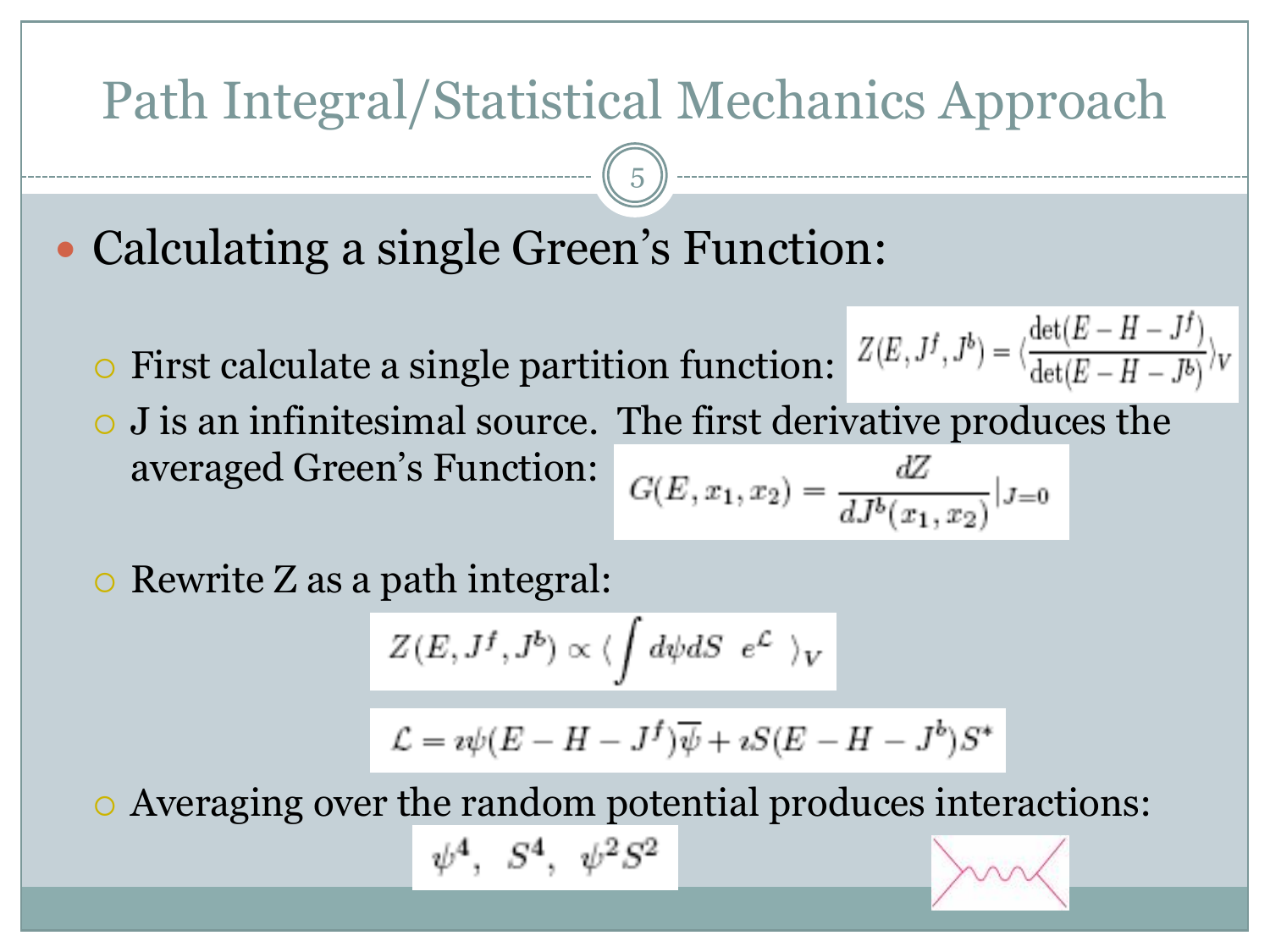#### Supersymmetry

6

 Exact symmetry between numerator and denominator:  $Z(E, J^f, J^b) = \langle \frac{\det(E - H - J^f)}{\det(E - H - J^b)} \rangle_V$ 

- Supersymmetry: There is always an exact symmetry between fermions and bosons  $\psi$ ,  $S$ . Many exact identities, similar to Ward identities, result from SUSY. Extremely symmetric theory.
- Physical meaning: the disorder is *quenched*; independent of the electrons; built into the substrate.
- Our new variables express the supersymmetry in a new way that is mathematically easier.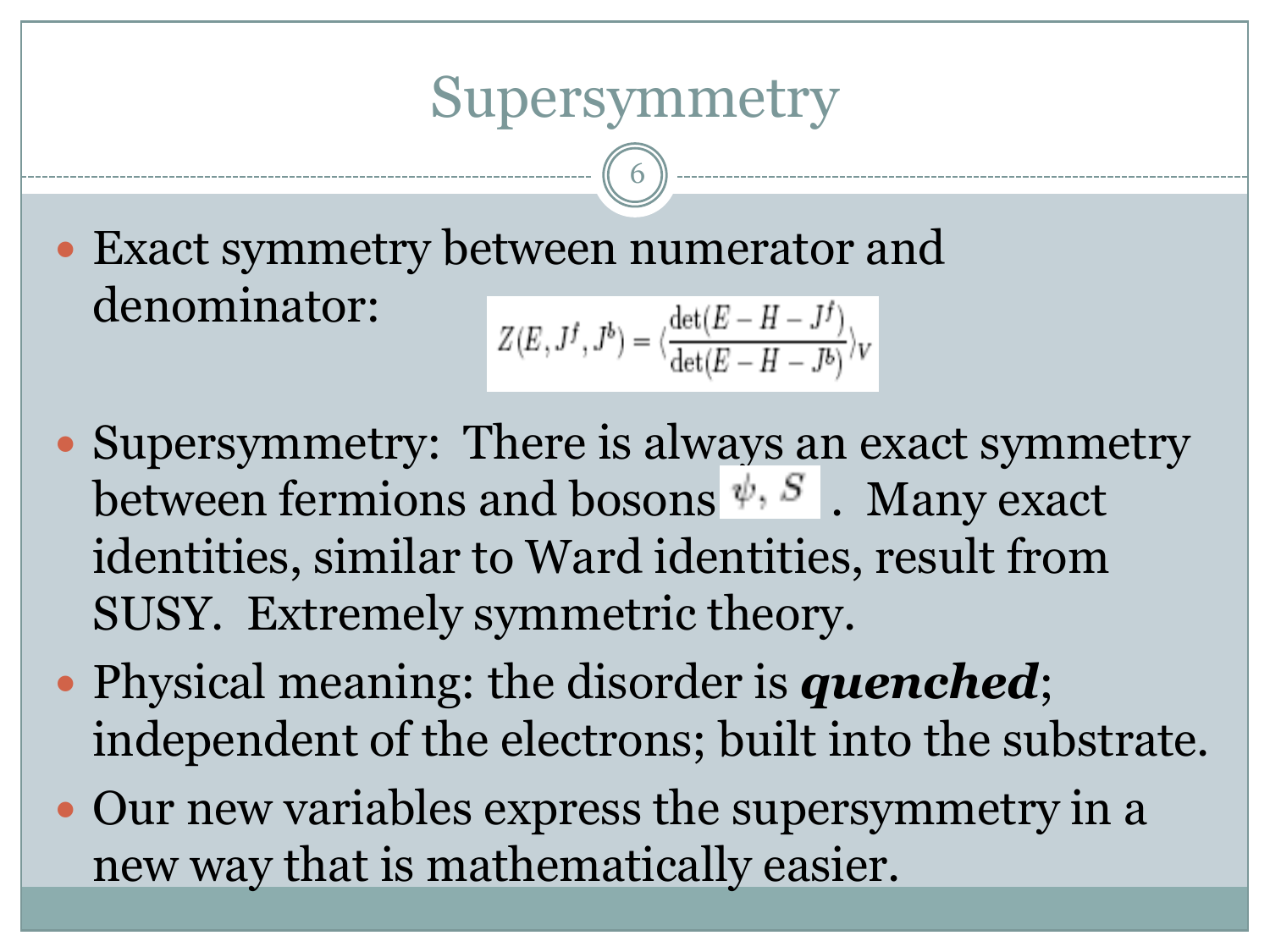

- Continuous symmetry: when  $\omega = E_1 E_2 = 0$  the Lagrangian is completely symmetric under linear mixings of  $S_1, S_2$ , and also of  $\psi_1, \psi_2$ . This continuous symmetry is the source of the long distance physics (spontaneous symmetry breaking).
- Exact supersymmetry between  $\psi$ ,  $S$ .
- These symmetries imply that  $\psi$ , *S* are not the natural variables for describing the long distance physics of conduction.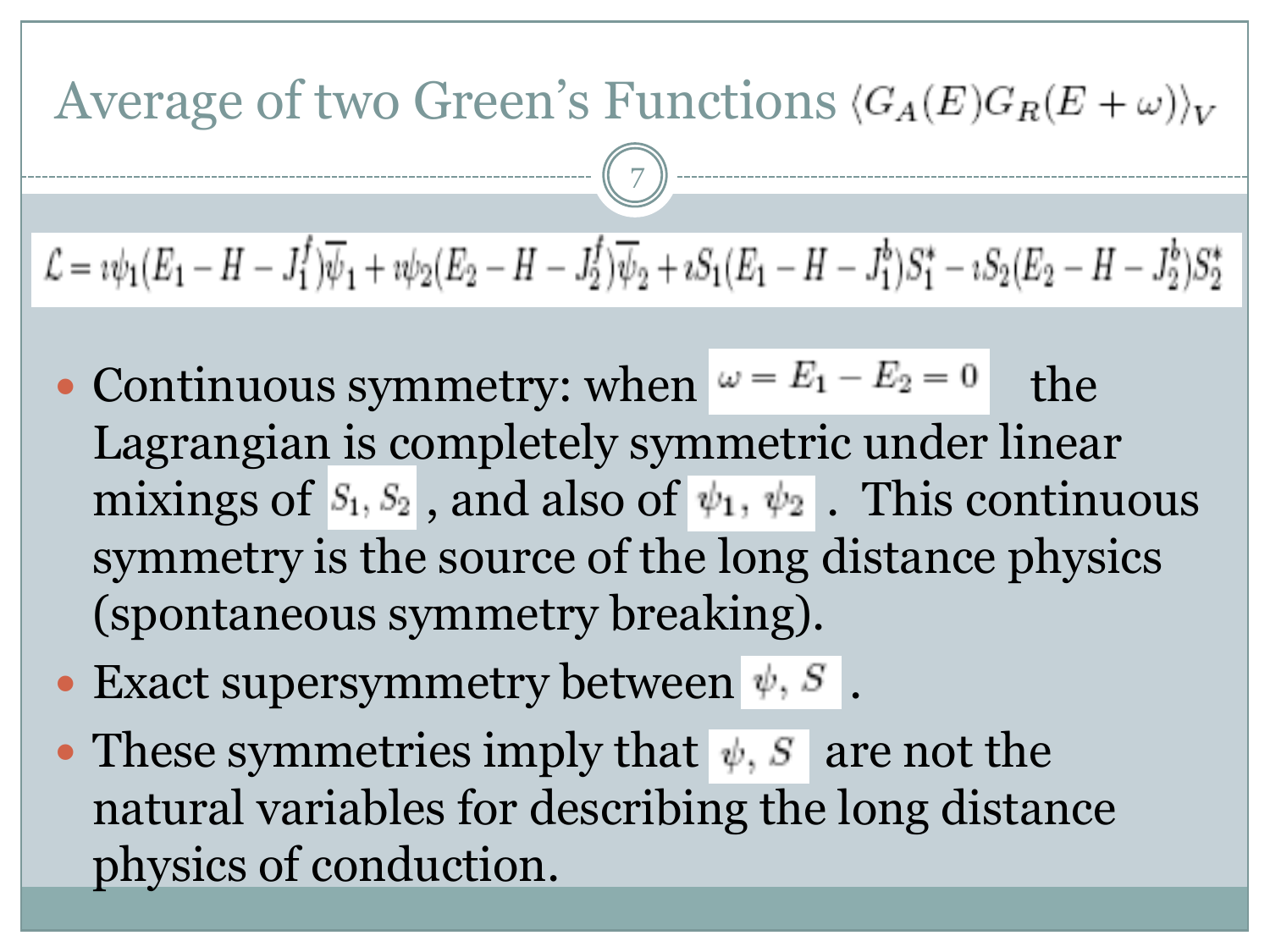## The Natural Variables (Spins) for this Theory

8

Pairs of variables (matrices) are what matter:

$$
Q^b \propto \begin{bmatrix} S_1 S_1^* & S_1 S_2^* \\ S_2 S_1^* & S_2 S_2^* \end{bmatrix}, \ \ (Q^f)^{-1} \propto \begin{bmatrix} \psi_1 \bar{\psi}_1 & \psi_1 \bar{\psi}_2 \\ \psi_2 \bar{\psi}_1 & \psi_2 \bar{\psi}_2 \end{bmatrix}, \ \ Q^g \propto \begin{bmatrix} \psi_1 S_1^* & \psi_1 S_2^* \\ \psi_2 S_1^* & \psi_2 S_2^* \end{bmatrix}
$$

- Physical meaning: Q is spatially constant in conducting phase, fluctuates in the insulating phase.
- Physical meaning of bosons  $Q^f$  and  $Q^b$ :

 $\langle Q^b \rangle_{11} \propto \langle (Q^f)^{-1} \rangle_{11} \propto G(E_1), \quad \langle Q^b \rangle_{22} \propto \langle (Q^f)^{-1} \rangle_{22} \propto G(E_2),$ 

- Physical meaning of fermions  $Q^g$ :
	- Responsible for preserving supersymmetry; contain the physics of quenched disorder.

Our new formulation treats  $Q^g$  differently than before.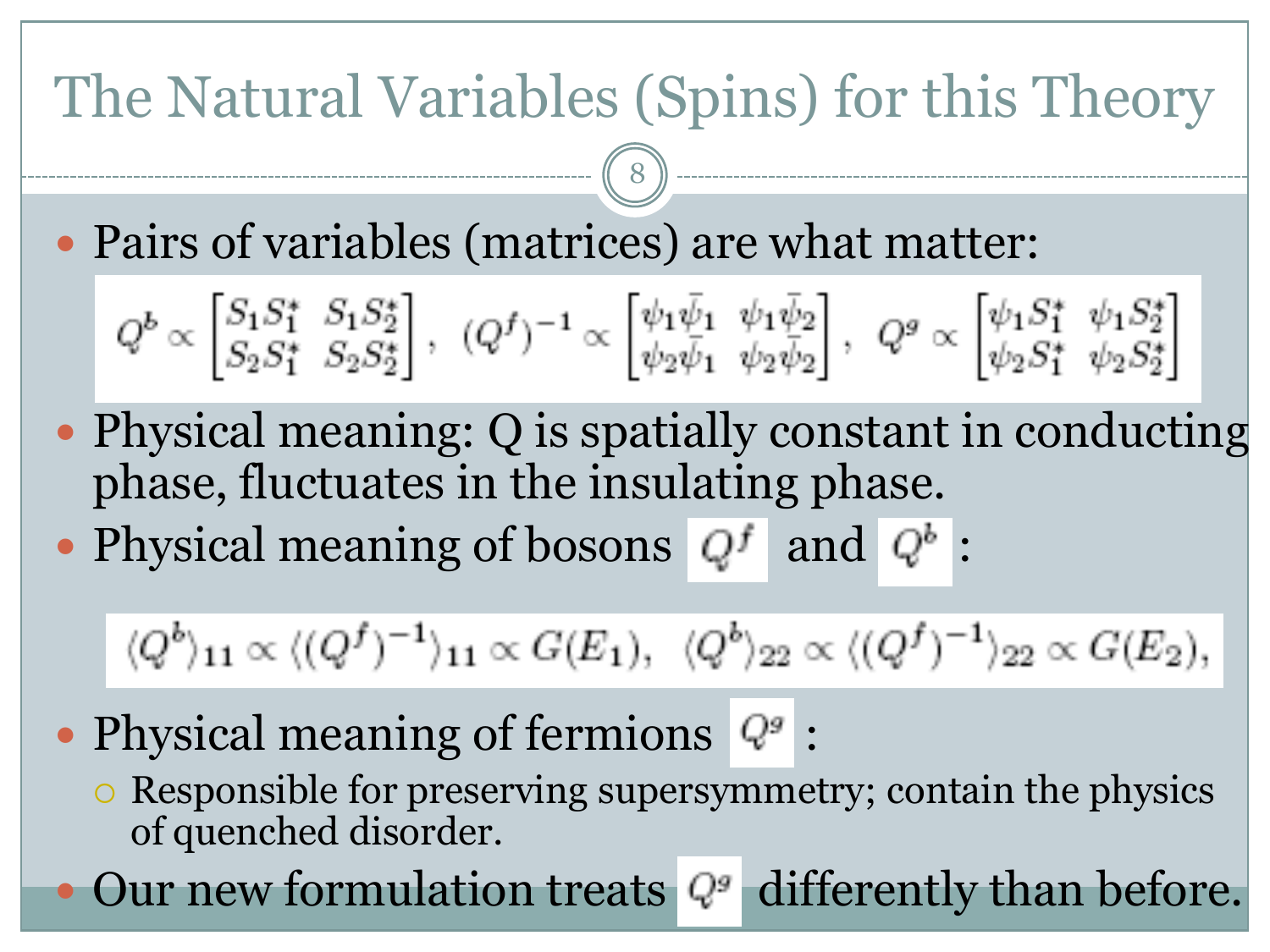#### Changing to matrix variables: The standard SUSY approach

9

Group everything into a single matrix:

$$
Q \propto \begin{bmatrix} Q^f & Q^g \\ (Q^g)^\dagger & Q^b \end{bmatrix}
$$

- Q contains both ordinary entries, and Grassmann entries; it is a *graded* matrix, with complicated mathematics.
- Mathematically exact change of variables obtains a new integral written in terms of the Q matrix.
- Grassmann variables  $Q^g$  occur to all powers. Integrating them produces a sum, with a number of terms which grows factorially with the volume. This makes further progress difficult, esp. at strong disorder. Little known about the ground state at large disorder.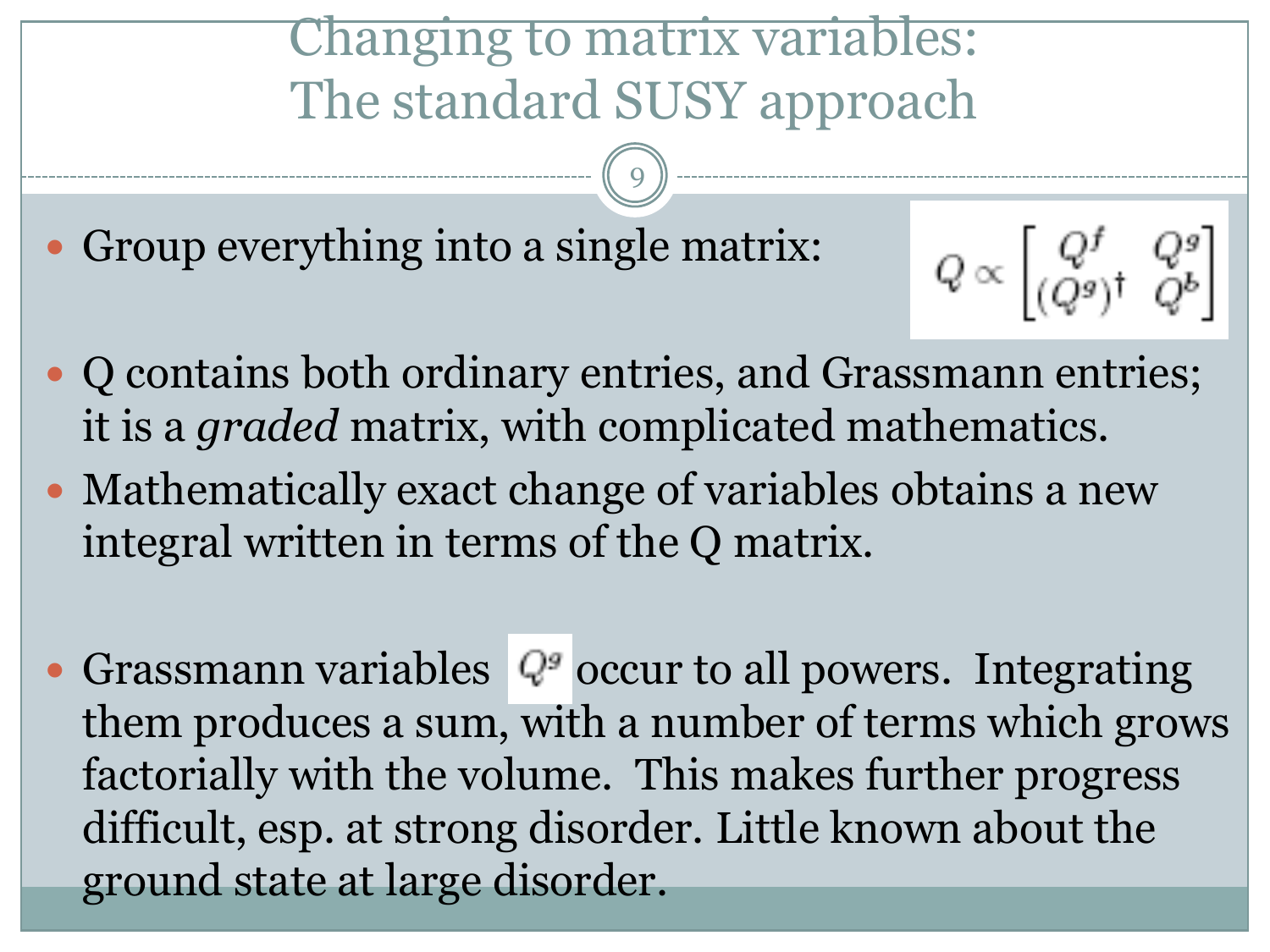#### New matrix variables

- Focus on avoiding cubic and higher powers of  $\mathbb{Q}^g$ fermions, so that they can be integrated to produce a determinant.
- Treat  $Q^f$ ,  $Q^b$ ,  $Q^g$  separately.
- Overall effect is similar to integrating out the Grassmann variables in the SUSY theory's Q matrix.
- Isolates the theory into a  $Q^f$  sector, a  $Q^b$  sector, and a  $Q^g$  determinant which couples the two.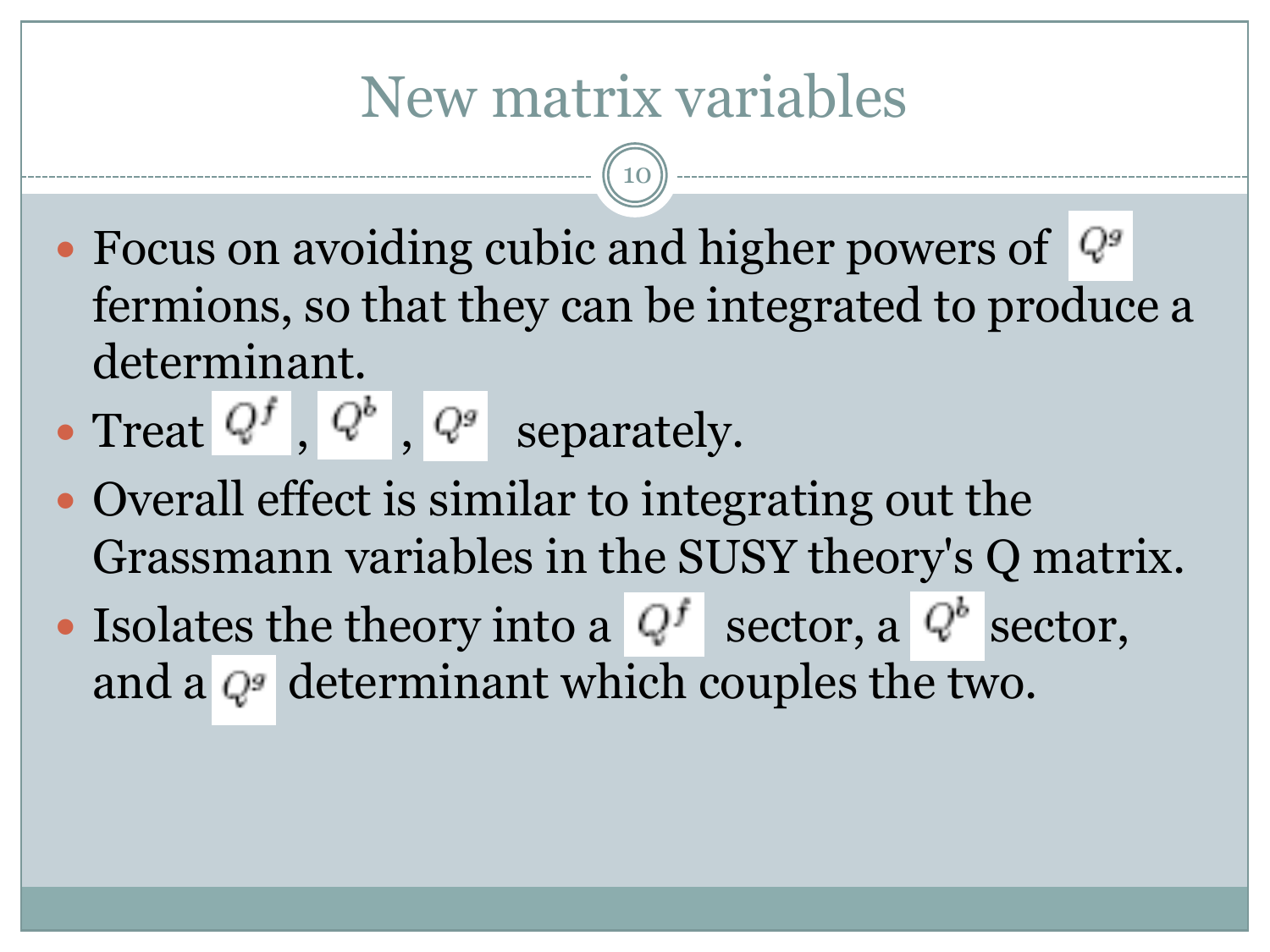#### Advantages of the new variables

11

- The model can be simulated numerically: Many powerful algorithms for simulating fermion determinants can be copied from lattice QCD.
	- Sigma model computations at the phase transition and in the localized phase.
	- $\times$  Extremal statistics associated with rare disorder configurations.
	- $\times$  Large volumes with large scattering lengths.
	- $\times$  Large N = number of electronic orbitals per site.

 Previous field theories of disordered conduction were inaccessible to numerical techniques because of the fermions, which occurred at all powers. Therefore previous numerical works treated individual realizations of disorder, and treated all length scales in the same way.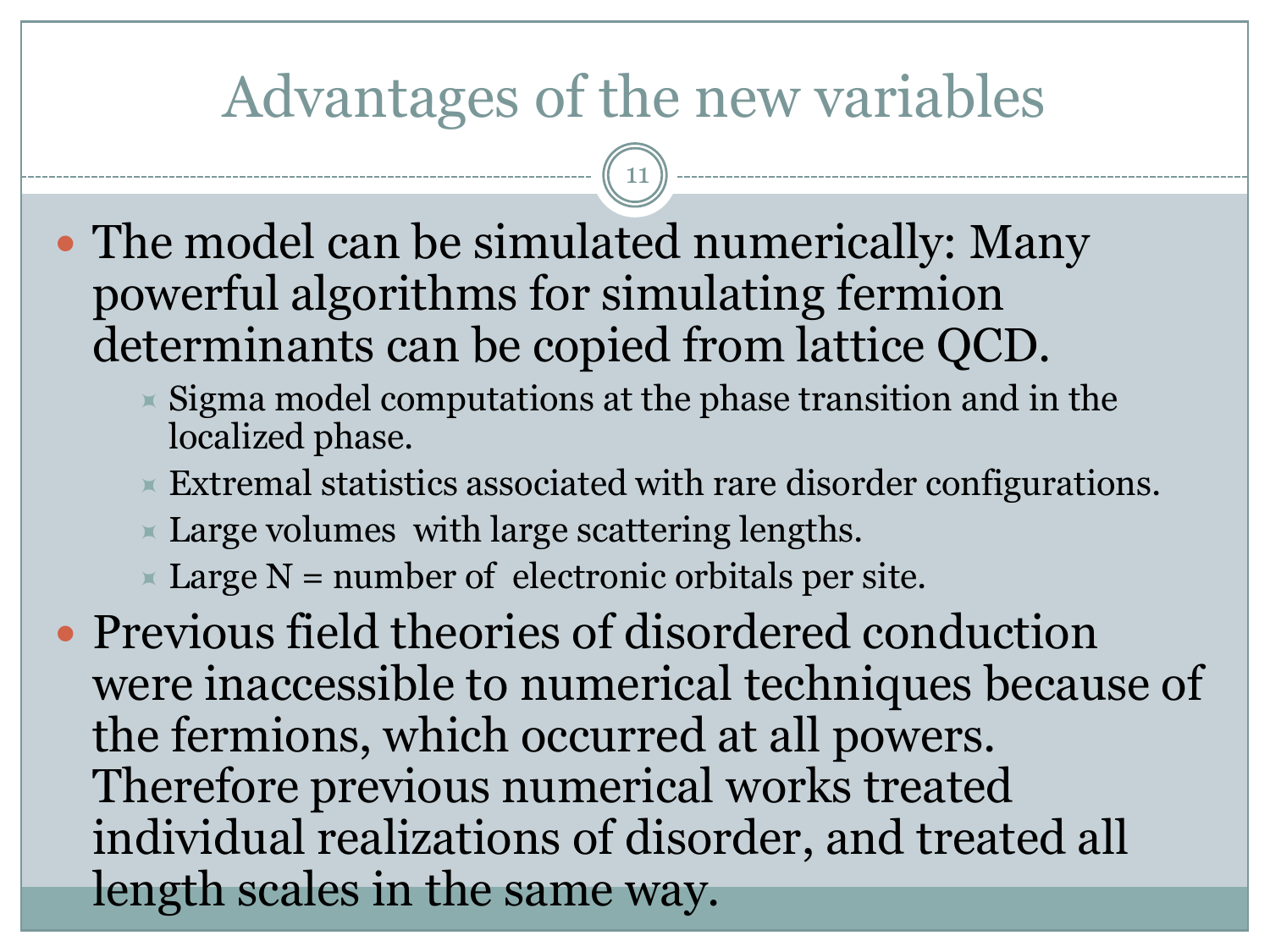#### Advantages of the new variables

- Full control over the Grassmann variables  $\begin{bmatrix} Q^g \end{bmatrix}$ , since there are many powerful theorems about determinants, and well defined perturbation theory.
- Possibility of rigorous proofs about the conducting phase, which has not been accessible until now.
- Very easy algebra. The SUSY model of disorder has very complicated algebra because of the graded matrices. This has imposed a practical limit on analytical computations.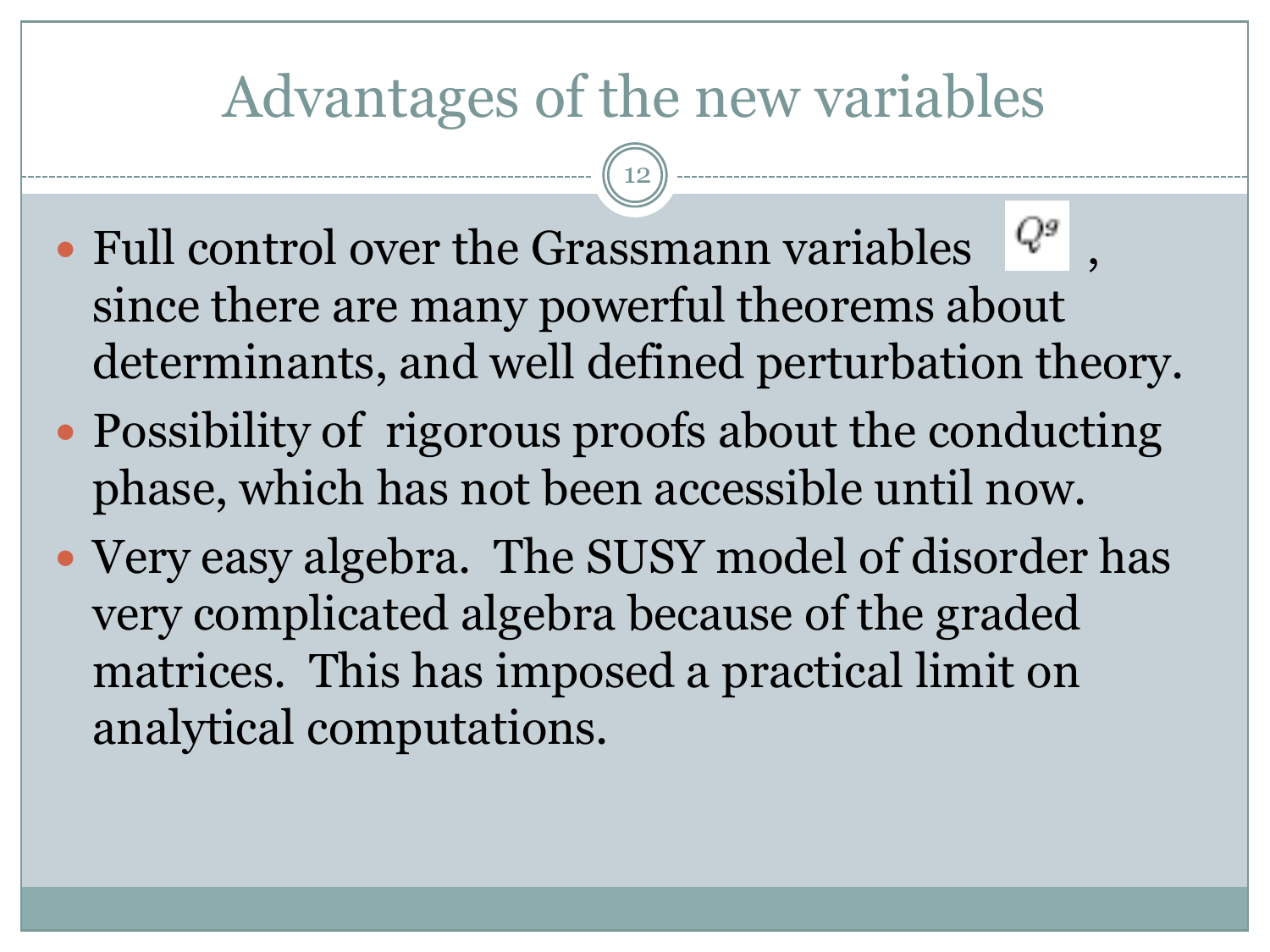### New Perspective on Strong Disorder: Analysis of the Fermions

13

#### • Divide the  $Q^f$ ,  $Q^b$  phase space into many sectors divided by infinite potential walls.

- Therefore the system has many competing ground states.
- Localized phase is a fermionic glass.
- By comparison, SUSY in the localized phase is unable to determine which configurations are favored or disfavored. No possibility of determining a ground state in the localized phase.
- Impose a very large energy penalty on spatially uniform configurations.
	- Uniform configurations lie close to the potential walls.
	- Every ground state exhibits large fluctuations, driven by the fermions, not by entropy.
	- Phase transition is controlled by competition between kinetics, entropy, and fermions.
		- By comparison, SUSY model has competition between Entropy vs. Kinetics, but on a graded manifold which is hard to understand.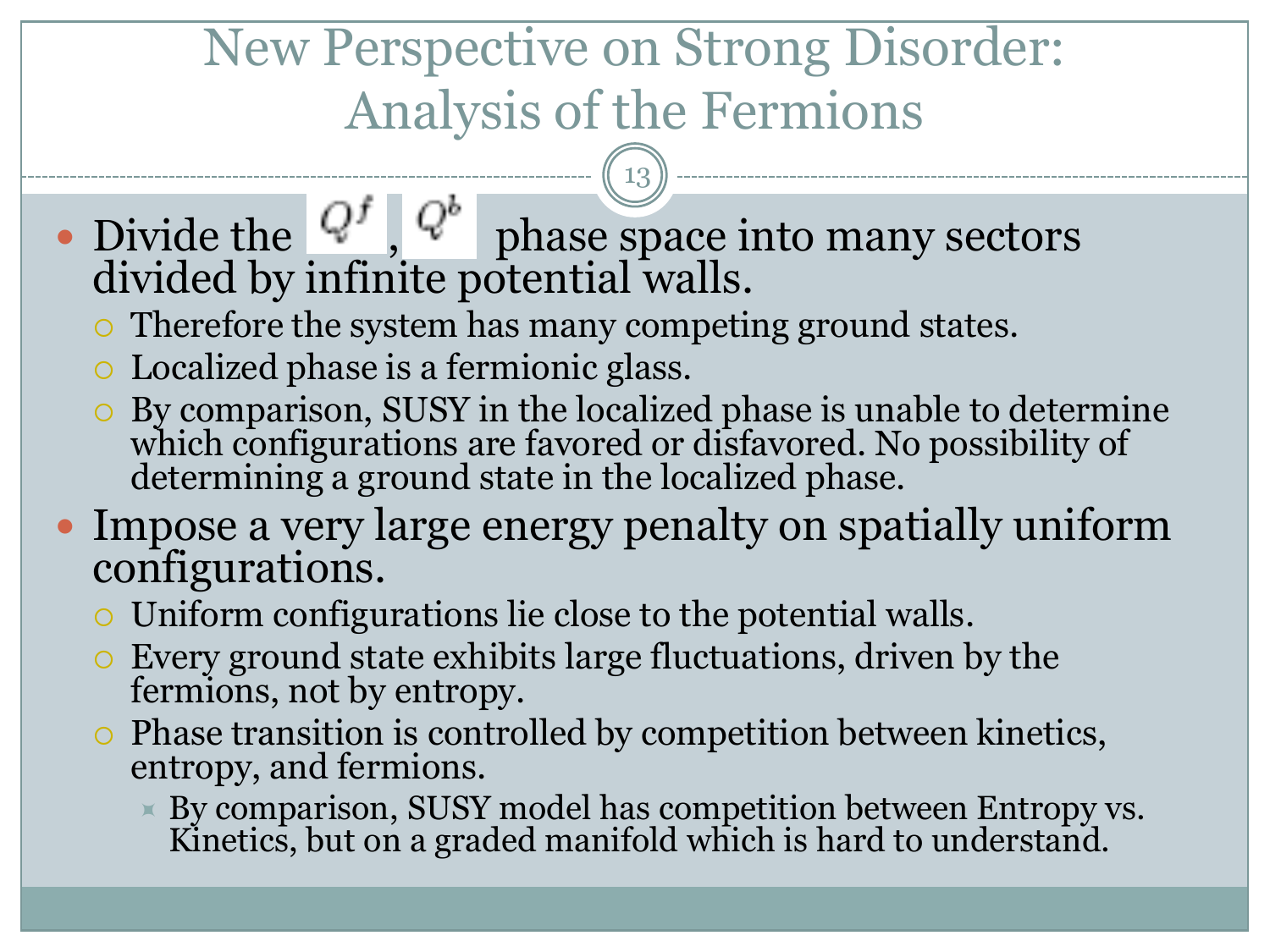#### Other Novel Aspects of this Work: More Rigor

- Lattice not Continuum
- Establish and use Locality of the Massive Modes
- Analyze Higher Orders in the expansion of the Logarithm
- Analyze Corrections to the Sigma Model.
- Consider competition between saddle points and local fluctuations in the saddle point.
- Exact integration of the spatially invariant degrees of freedom.
- Careful analysis of the large N limit when omega is of order 1/N.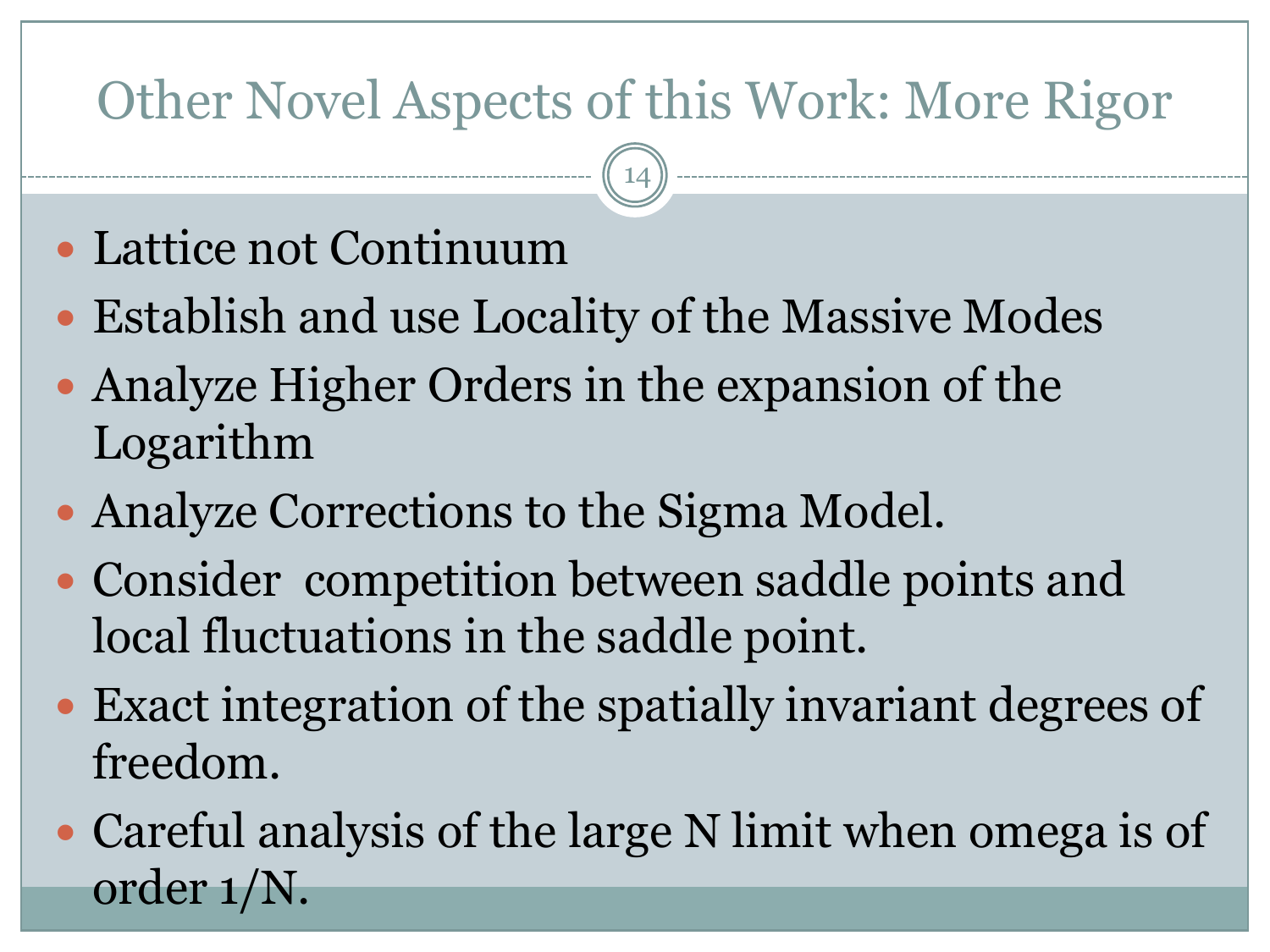## Thank You!

**N A M E : V I N C E N T S A C K S T E D E R , P H . D .**

15

**E -M A I L : [M Y](mailto:My-First-Name@mY-Last-Name.com) [-F I R S T](mailto:My-First-Name@mY-Last-Name.com) [-](mailto:My-First-Name@mY-Last-Name.com) [N A M E @ M Y](mailto:My-First-Name@mY-Last-Name.com) [-L A S T](mailto:My-First-Name@mY-Last-Name.com) [-](mailto:My-First-Name@mY-Last-Name.com) [N A M E . C O M](mailto:My-First-Name@mY-Last-Name.com)**

#### **SKYPE, YAHOO, AND GOOGLE IDS ARE AVAILABLE**

#### **PHONE NUMBERS IN THE USA AND KOREA**

#### **FIRST DRAFTS ON ARXIV.ORG AND SUBMITTED FOR P U B L I C A T I O N**

**CONTACT ME FOR LATEST VERSIONS**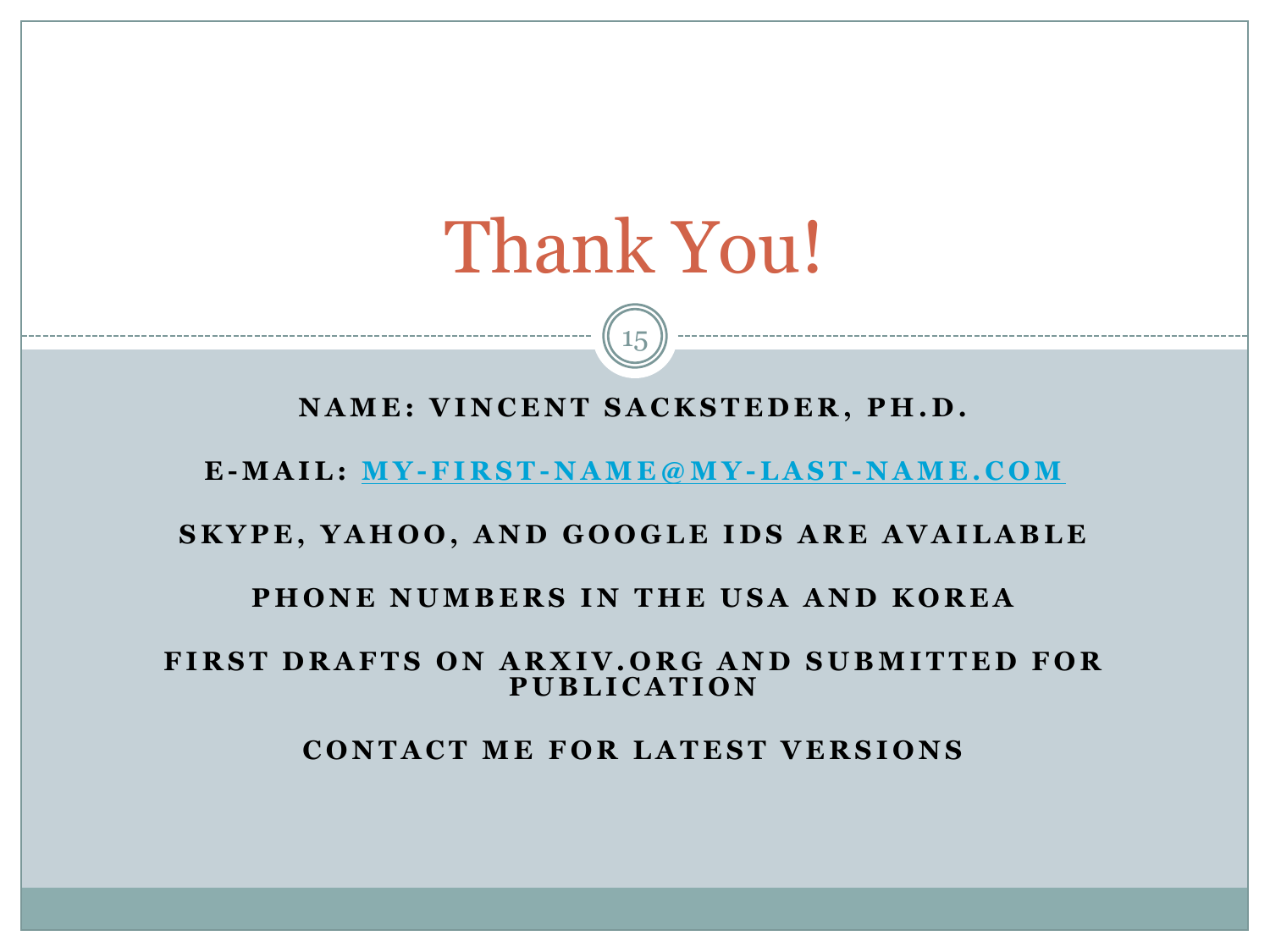#### Long Distance Physics and Matrix Variables

- The exact symmetries at  $\omega = E_1 E_2 = 0$ , and the corresponding long distance physics, are just rotations of  $Q^f$  and  $Q^b$  :  $Q^f \rightarrow U Q^f U^{\dagger}$ .
- Possible that system will get locked into a particular value of  $Q^f$  and  $Q^b$ , with the same value everywhere, breaking the symmetry.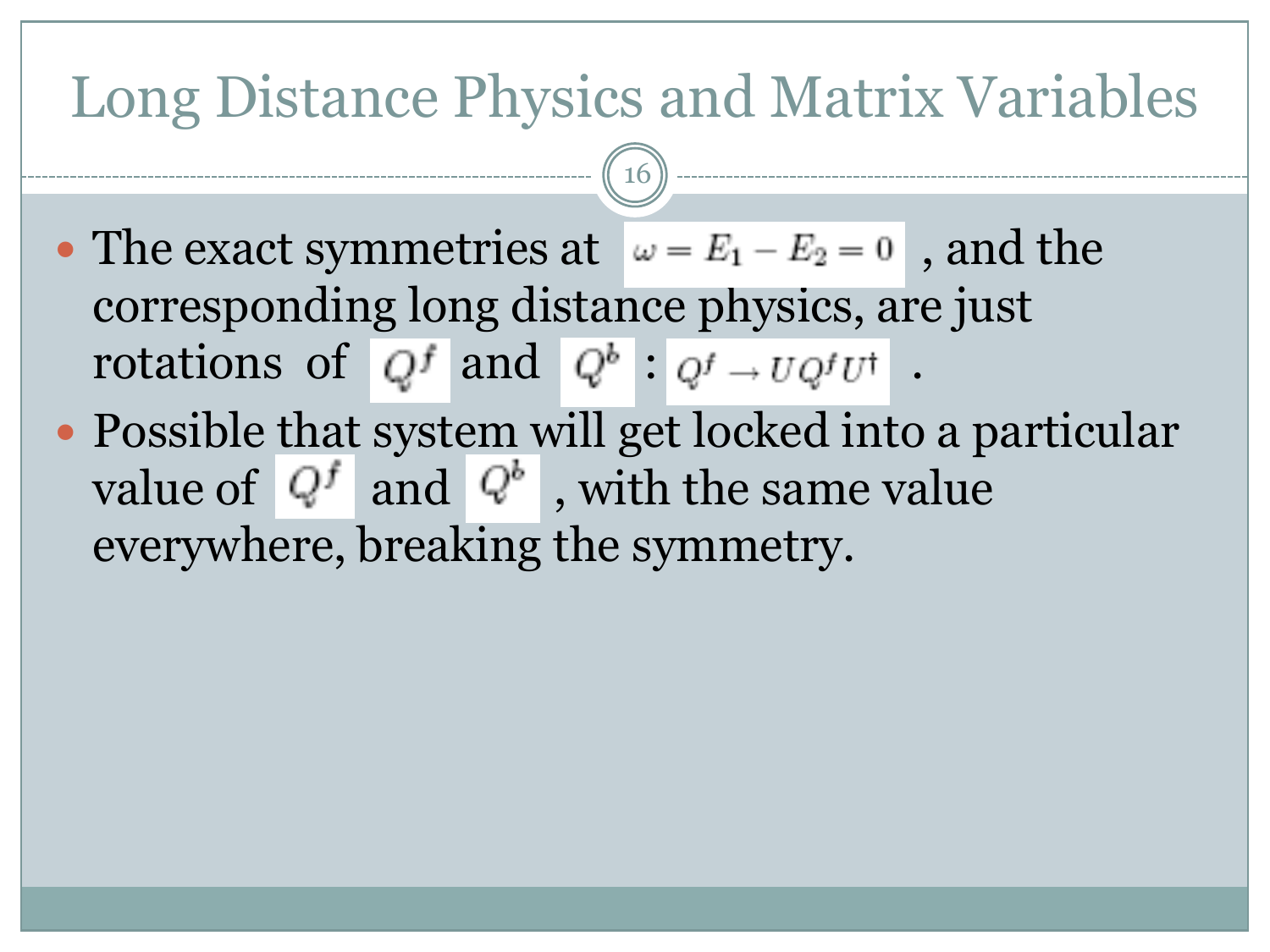### Long Distance Physics and the Ground State

- Disorder strength is like temperature. • These Pictures show the Ising model.
- Correlations = Conduction.
- Low disorder phase has a spatially uniform ground state, with constant long distance correlations.
- At critical disorder (phase transition) critical fluctuations appear at all distances.
- At higher disorder the fluctuations have a length scale which gets smaller as the temperature increases. Correlations controlled by an exponential.
- The disordered ground state has not been well understood, except in D=1 dimensions and the Bethe lattice.
	- Images from http://www.physik.unizh.ch/groups/keller/fluctu ations/index.html

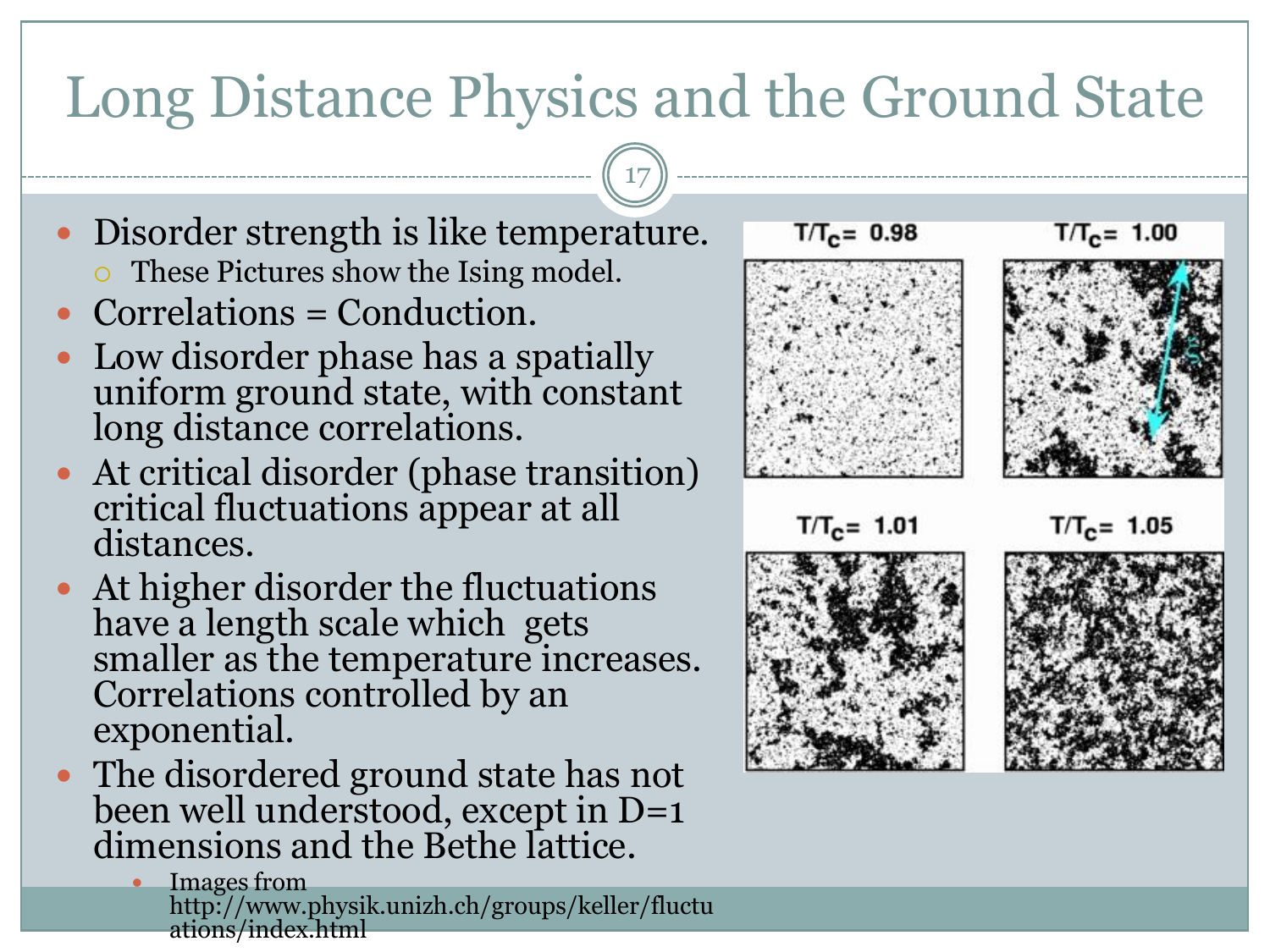$$
\begin{array}{|l|l|}\n\hline\n\text{Final Result} \\
\hline\n\mathcal{Z} & = \gamma_D \int_{Q^b \geq 0} dQ^f \, dQ^b \sigma_3 \, e^{\mathcal{L}} \, \det(Q^f - Q^b \sigma_3 (1 - k)) \\
\mathcal{L} & = (N - 2) \sum_v Tr \, \ln Q_v^f - N/2 \sum_{v_1 v_2} (k/(1 - k))_{v_1 v_2} Tr(Q_{v_1}^f Q_{v_2}^f) \\
& + \, \imath N \sum_v Tr(Q_v^f \hat{E}^f) - N/2 \sum_v Tr(Q_v^f Q_v^f) \\
& + \, (N - 2) \sum_v Tr \, \ln Q_v^b \sigma_3 + N/2 \sum_{v_1 v_2} k_{v_1 v_2} Tr(Q_{v_1}^b \sigma_3 Q_{v_2}^b \sigma_3) \\
& + \, \imath N \sum_v Tr(Q_v^b \sigma_3 \hat{E}^b) - N/2 \sum_v Tr(Q_v^b \sigma_3 Q_v^b \sigma_3)\n\end{array}
$$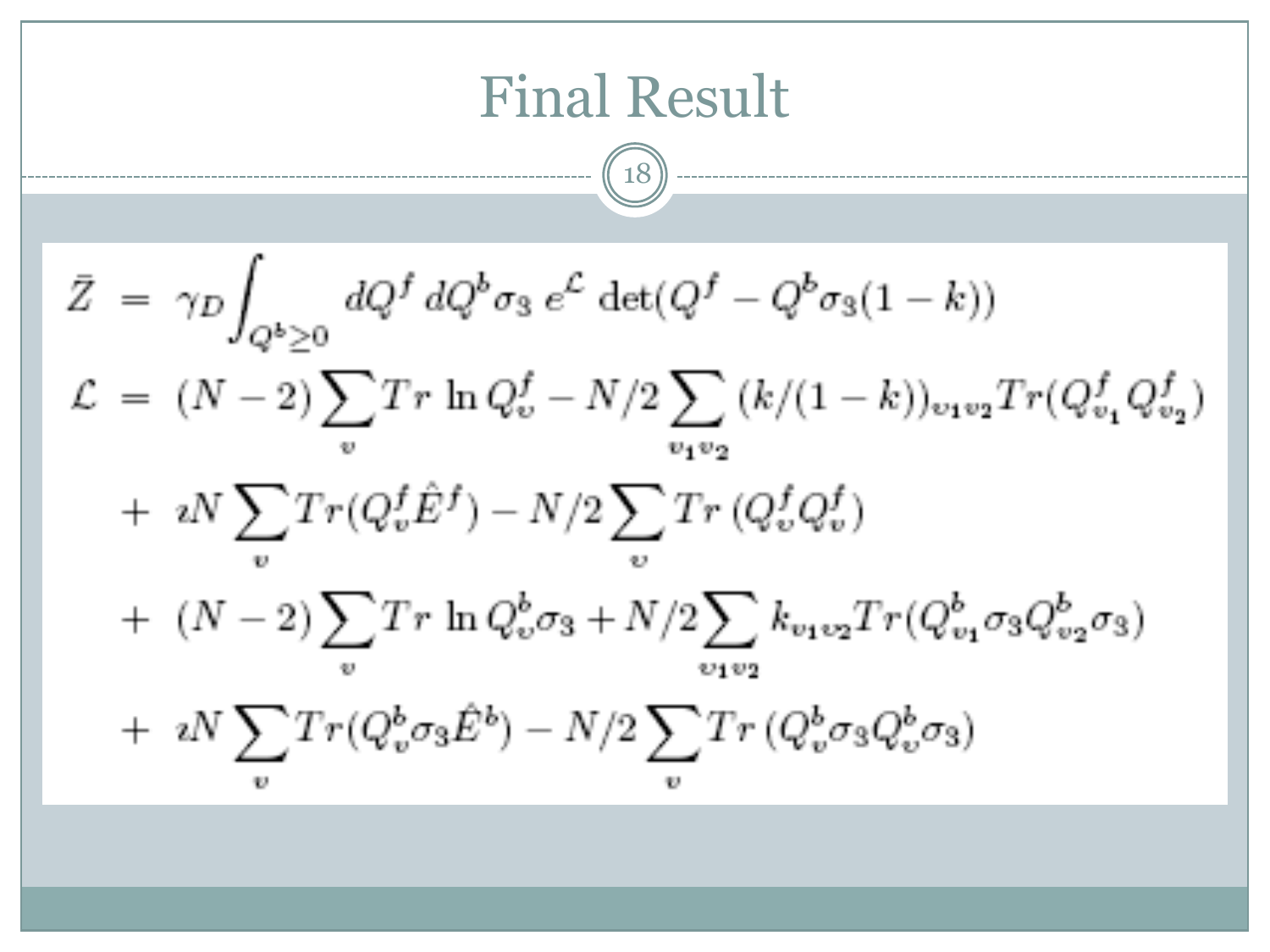#### New perspective on the phase transition

- Three competing forces acting on  $Q^f$  and  $Q^b$ 
	- o Kinetic terms penalize fluctuations, and push for conduction.
	- Entropy favors fluctuations, and pushes for insulating phase.
	- Fermions (determinant) favor fluctuations and push for insulating phase. They impose a high energy cost on non-fluctuating configurations.
- New model makes all three visible.
	- Gives the physics of the Grassmann variables.
	- Much clearer picture of phase transition and localized phase. More prospects for analysis.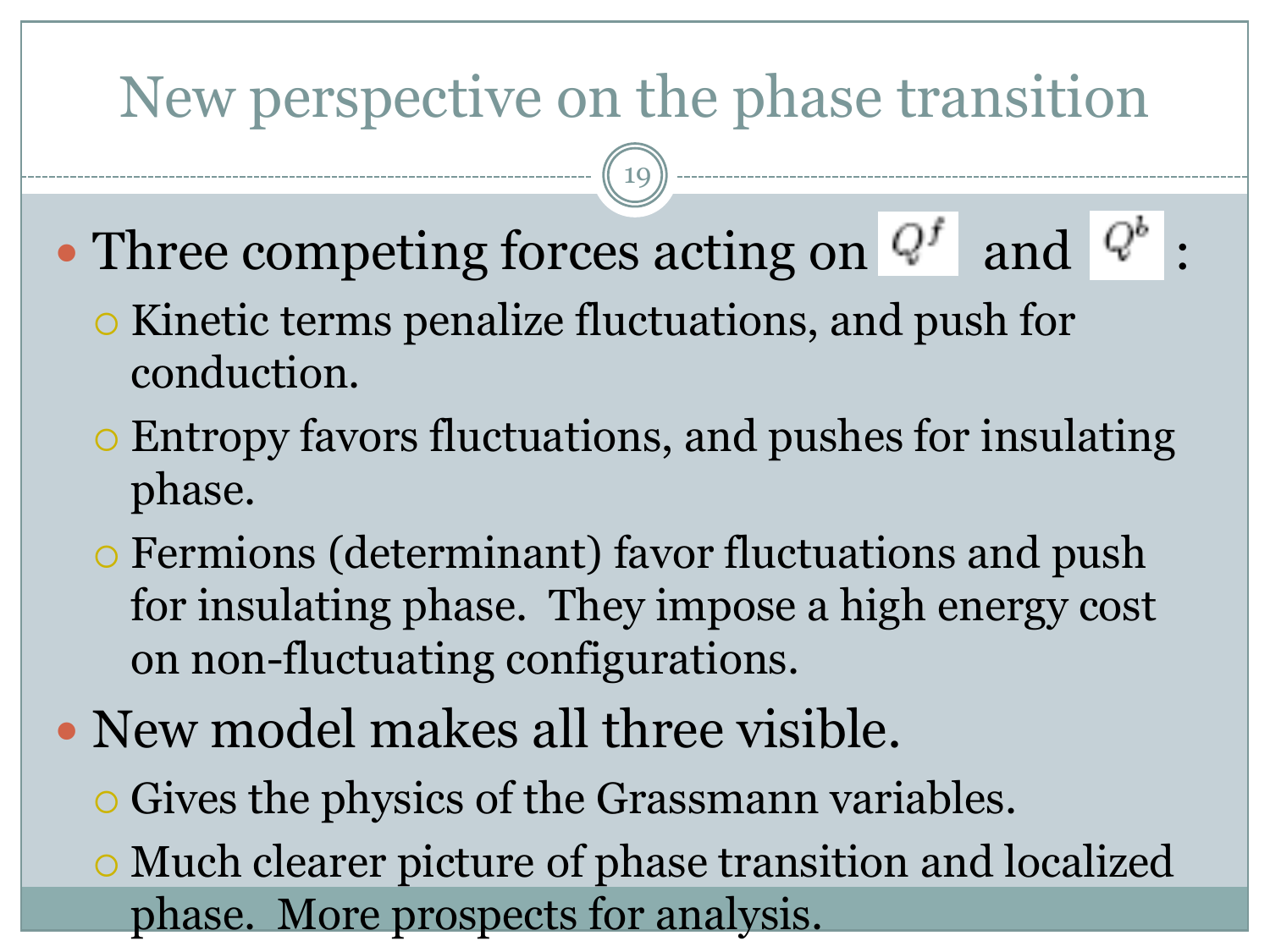#### New Perspective: Analysis of the Fermions

- At very small disorders the cost of fluctuations is large, and all spins are spatially uniform.
- As the disorder increases, fluctuations become possible.
- In the localized phase the fermions dominate, and force a qualitative change in the ground state.
- Because the fermions are dominant, we can learn a lot about the insulating ground state and the phase transition by focusing on the fermion determinant.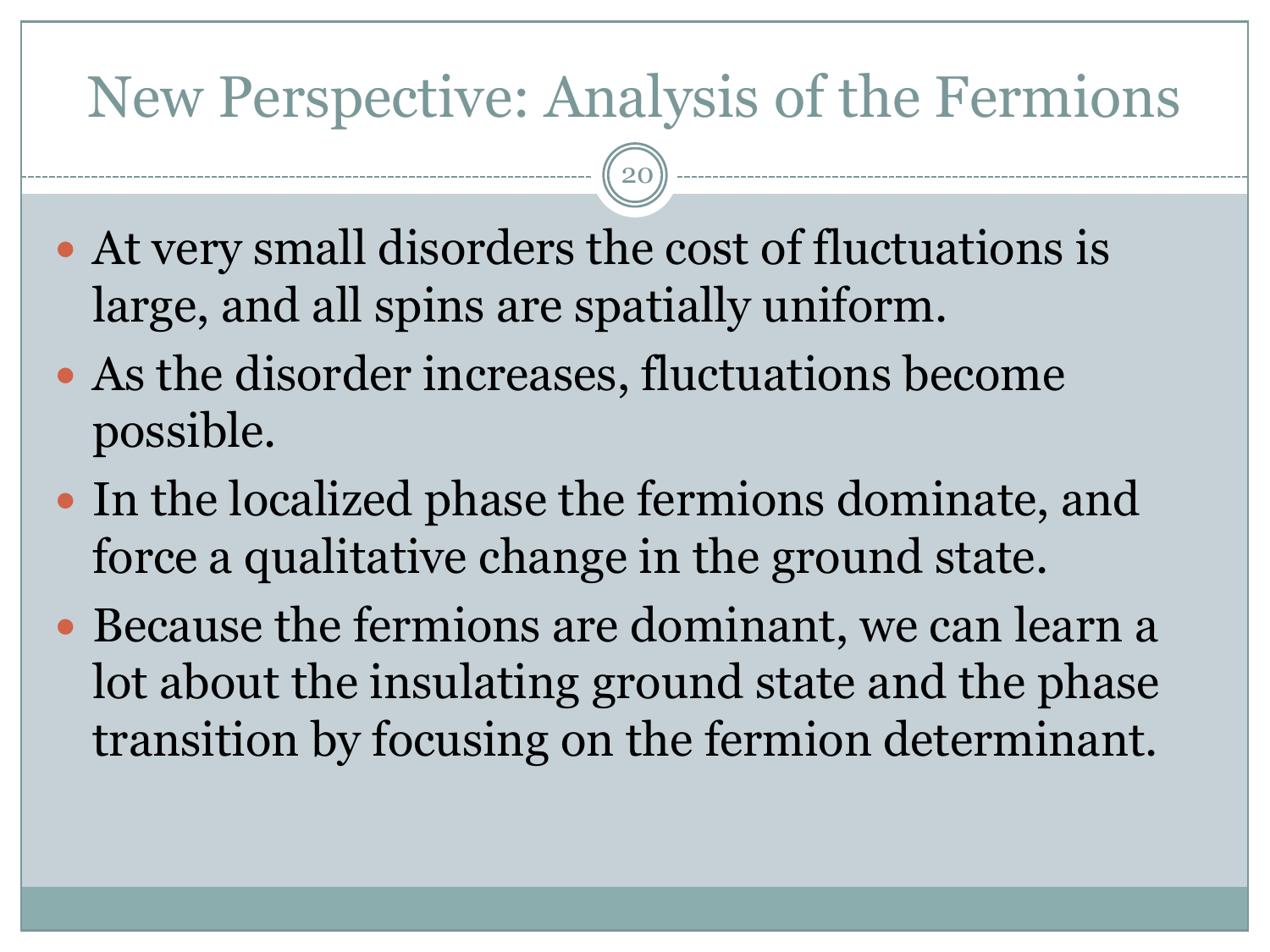#### New Perspective: Many ground states when disorder is strong

- Picture of another glassy model with many competing ground states.
- Expect that in our model all the ground states have roughly the same depth; no single one dominates.
	- *[Science](http://www.sciencemag.org/magazine.dtl)* [Magazine](http://www.sciencemag.org/magazine.dtl) > [27](http://www.sciencemag.org/content/vol293/issue5530/index.dtl)  [July 2001](http://www.sciencemag.org/content/vol293/issue5530/index.dtl) > Brooks III et al., pp. 612 - 613

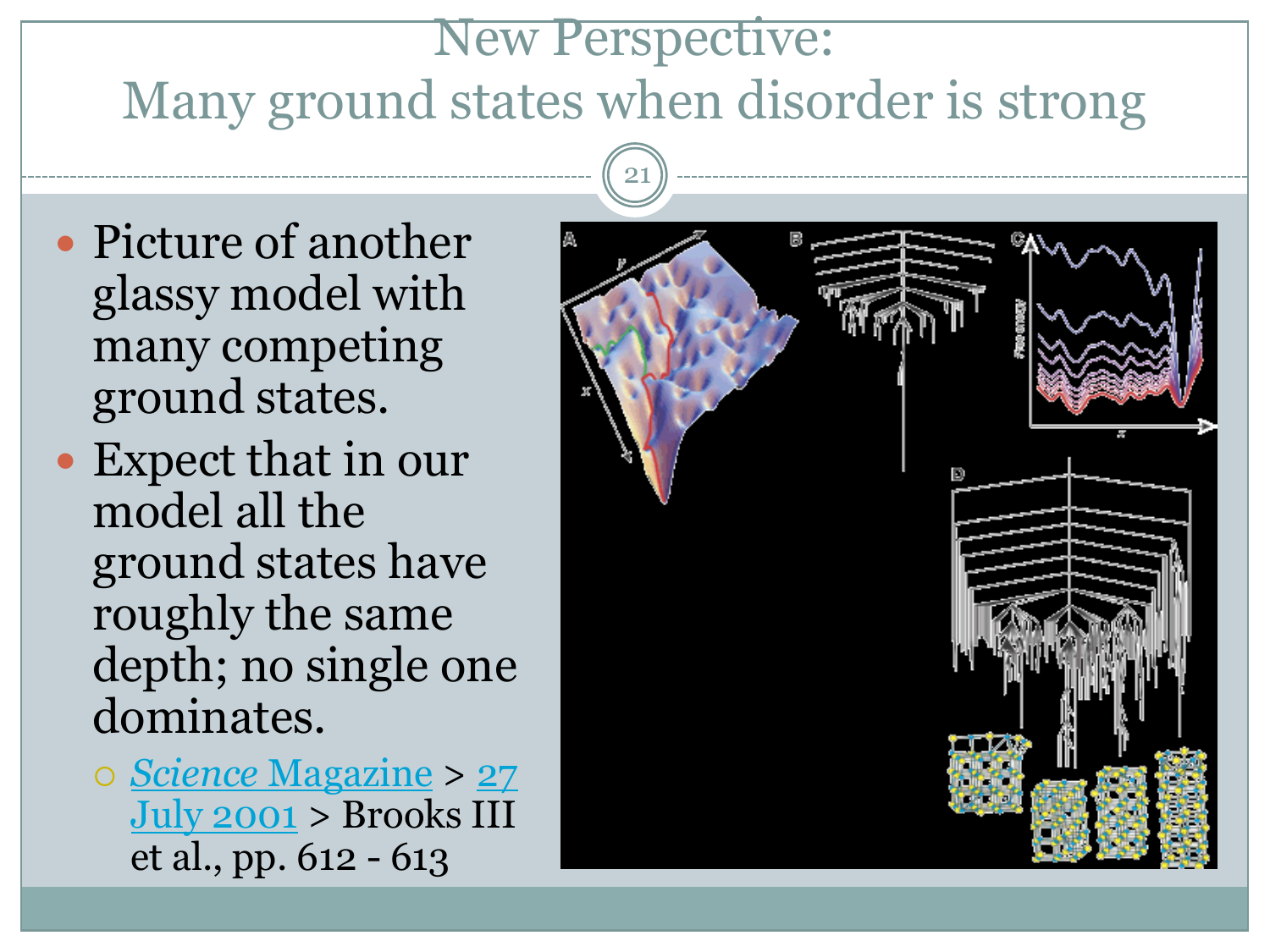#### New Perspective: Every single ground state has large fluctuations



- Determinant imposes a very large energy penalty for spatially uniform configurations.
- Picture of the ground state of an XY spin glass.
	- Picture from **Zero-temperature phase of the** *XY* **spin glass in two dimensions: Genetic embedded matching heuristic**, by Weigel and Gingras.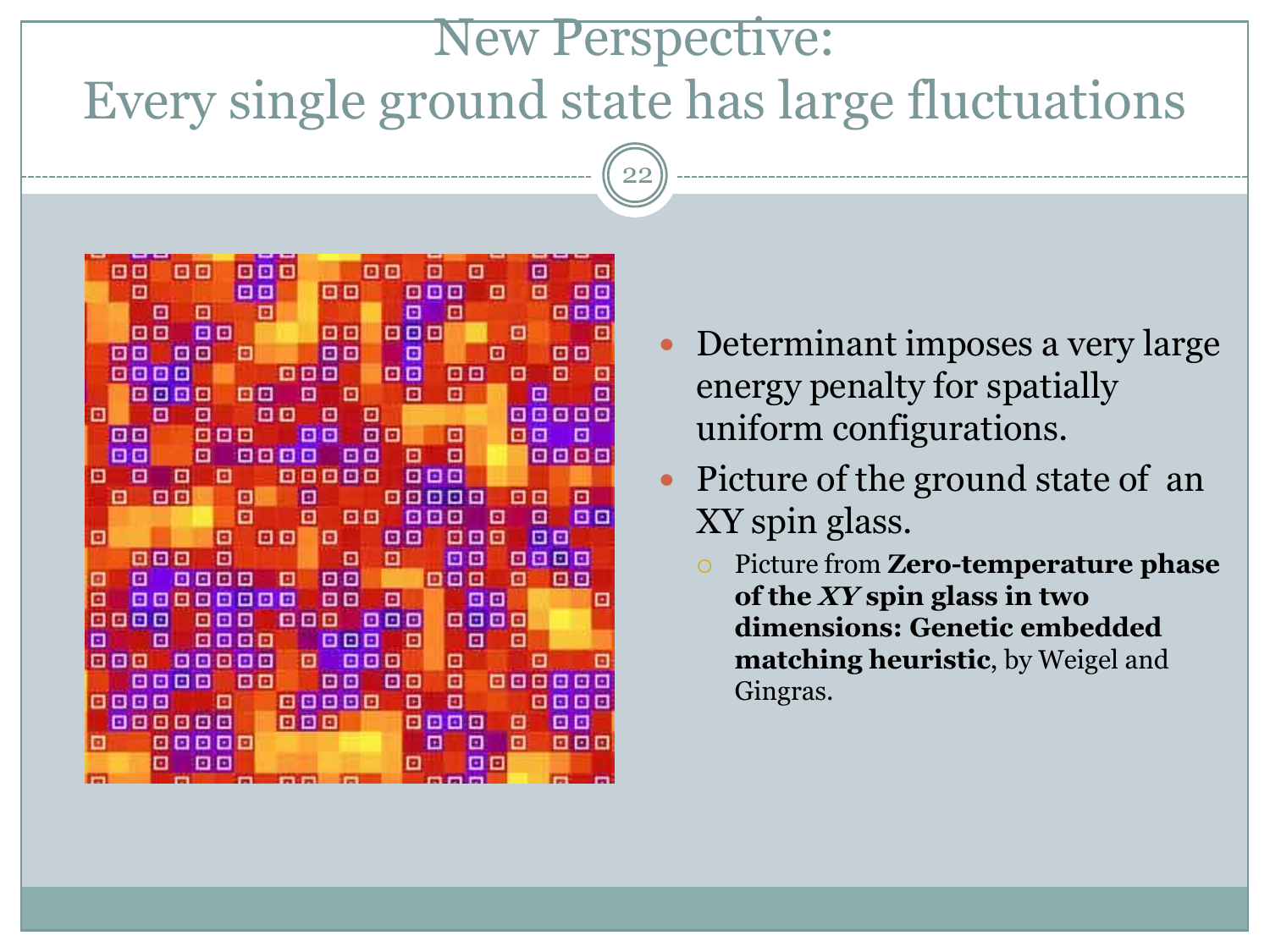### New Perspective: Comparison with SUSY

- SUSY in the localized phase is unable to determine which configurations are favored or disfavored.
- No possibility of determining a ground state in the localized phase.
- Gives more mystery to the physics within the conducting phase which leads up to the phase transition.
	- $\triangleright$  Entropy vs. Kinetics, but on a graded manifold which is hard to understand.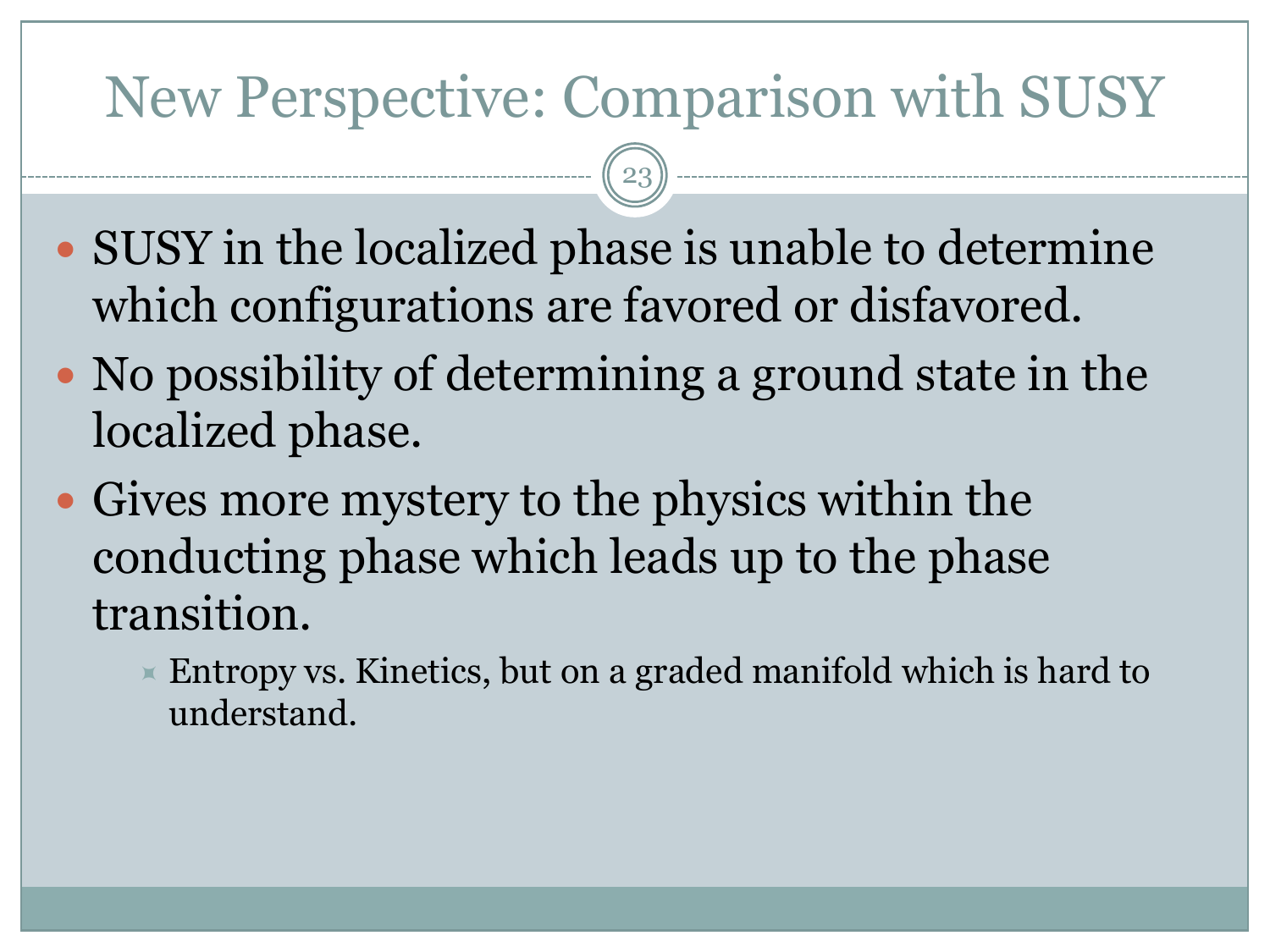## What is exciting about this new perspective?

- Previously path integral formulations of disordered conduction were limited to the conducting phase.
	- Attempts to use the renormalization group and scaling theory to evolve from conductor to insulator.
- A new and much more detailed picture of all disorders, based on exact, non-perturbative results.
- This is the first work showing that discusses fermionic dominance, glassiness, etc.
- Promising for high-efficiency numerical calculations.
	- $\times$  Better ideas about how to handle fermions and small (ballistic) length scales.